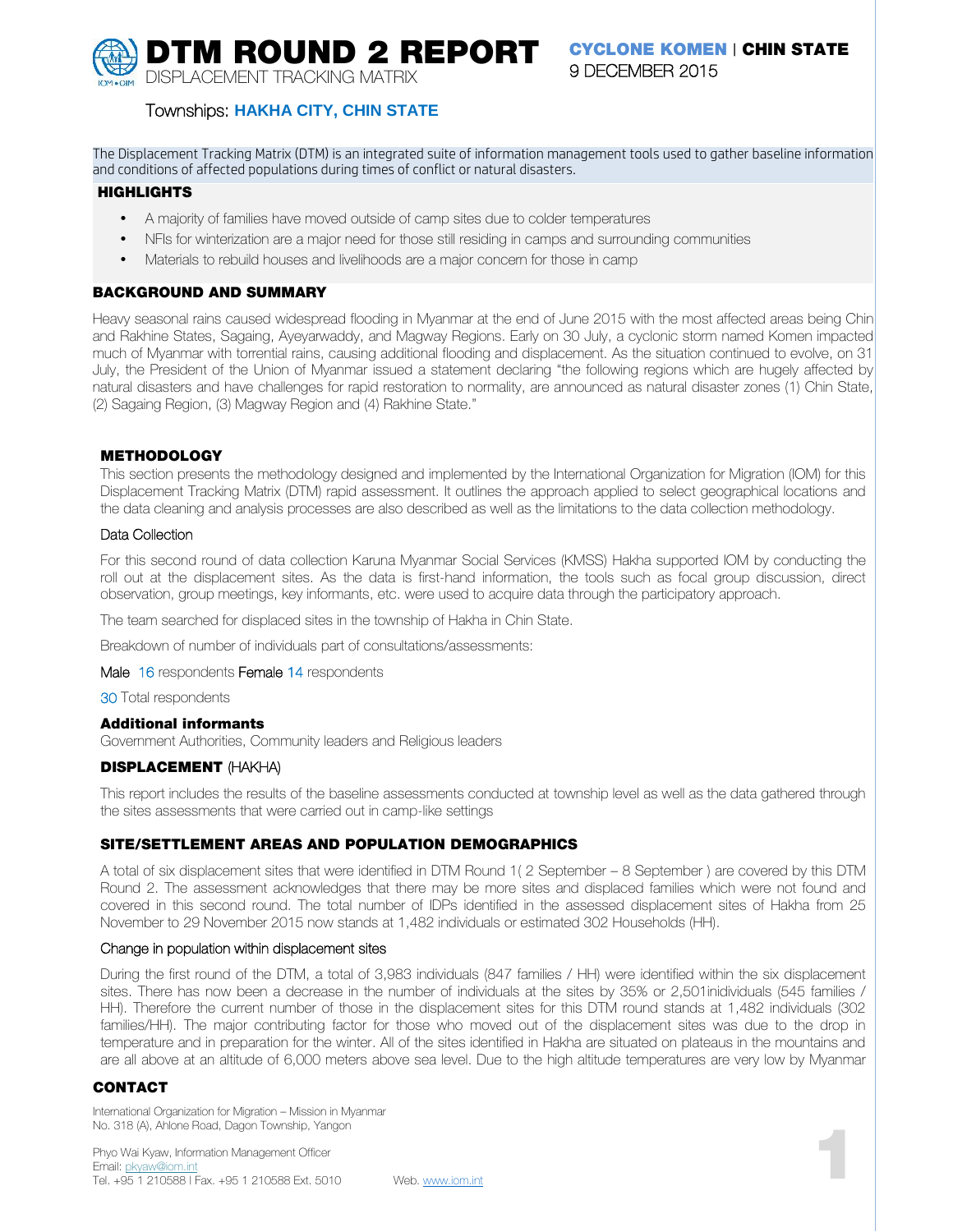standards and winters are much colder. Temperatures during nights can drop as low as 2 C. The structures that IDPs are living in are also not very well insulated which also contributes to the mass movements out of camp sites.

Most of the families currently in the camp arrived with few belongings and there has been no formal distribution of clothes in the camp. It was apparent through interviews with the IDP families, and observation of the personal belongings in their various living spaces that winter items are a significant need. IOM in partnership with UNFPA will be distributing blankets through KMSS Hakha to families inside and outside of displacement sites within the third week of December as part of winterization support and protection from the elements for the IDPs with special prioritization towards the elderly, people with disabilities, women and child headed households.



Access to livelihoods was also one of the reasons for some families moving out of the sites. Many have resorted to leaving the sites and living with close relatives. Some of the IDP families with a few savings have found houses to rent outside. There are also a few families who have decided to go back to their place of origin to fix what they can of their old home and move back in although many of these areas are still considered a hazard. This however has not prevented many from living in these still hazardous areas of origin. Organizations like KMSS are looking into supporting those renting outside to alleviate their financial burden.

The largest decrease in number of IDP populations occurred in the following two sites: Carson Camp and B.E.H.S (2)



Carson Church Camp previously hosted a large number of IDPs within the halls of the main Church structure but as regular

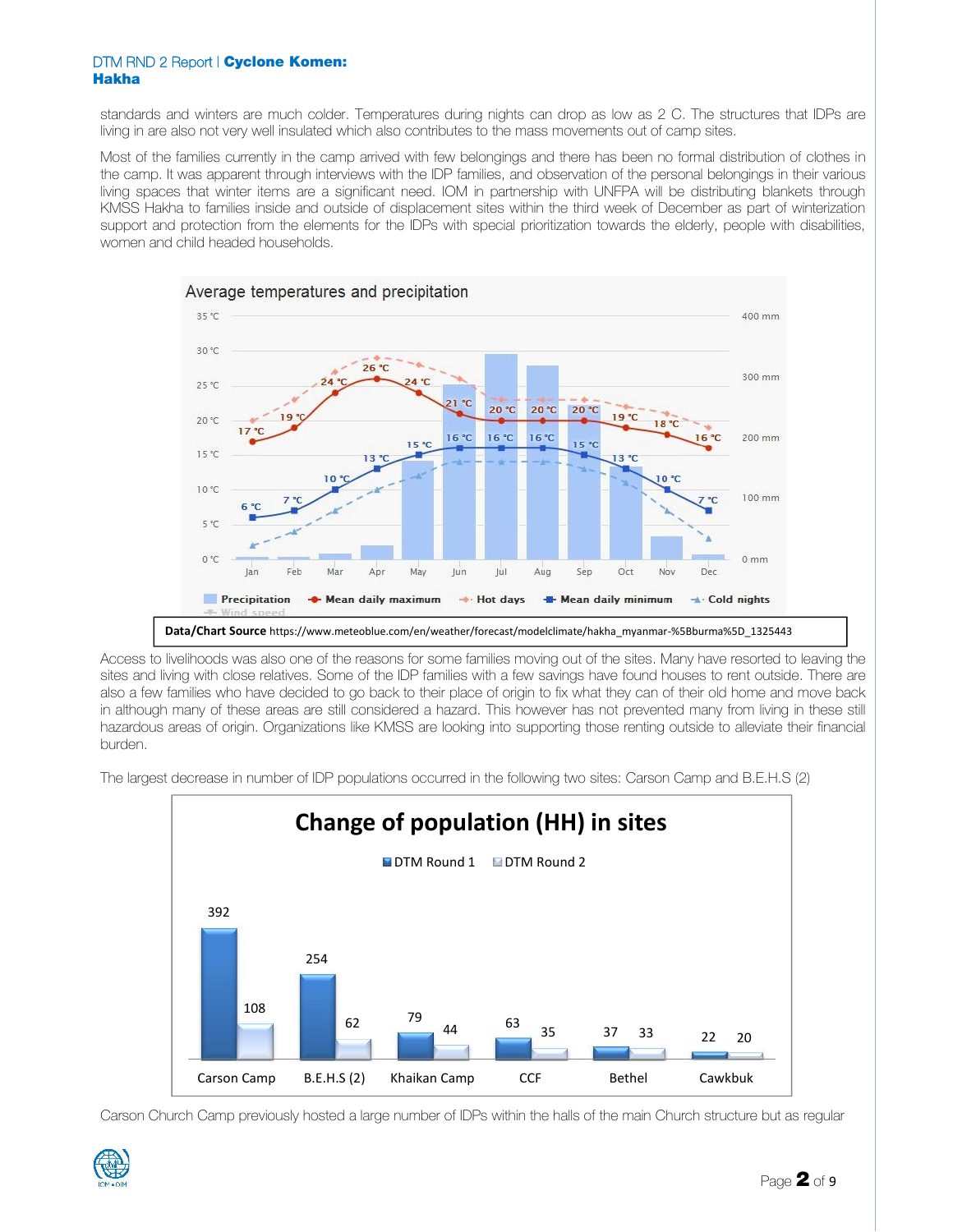services begun to resume, IDPs were with provided with tent solutions outside that could allow some 160 families/HH to be sheltered. But due to the limitation of space and the cold 284 families/HH from Carson Church relocated. B.E.H.S (2) also had 192 families relocate outside of camp as well.

After the movements Carson Church Camp still retains the largest caseload with a total of 540 individuals (108 families/HH) followed by No.(2) B.E.H.S with 308 individuals (62 families/HH) and Khai Kam Camp with 219 individuals (44 families/HH). All of the IDPs are said to have their identification cards or documentation with them on hand.

| <b>Site</b>                             | <b>Site</b>           | <b>Site Type</b>                     | <b>Site Start</b> | <b>Estimated</b><br>site area | <b>Estimated</b><br><b>Site Area</b> | No of<br><b>Families</b> | Total # | Average        |
|-----------------------------------------|-----------------------|--------------------------------------|-------------------|-------------------------------|--------------------------------------|--------------------------|---------|----------------|
| Name*                                   | <b>Classification</b> |                                      | <b>Date</b>       | (in Acres)                    | (in Square<br>Meter)                 | / HHs                    | of IDPs | <b>HH</b> size |
| Carson<br>Church<br>Camp                | Spontaneous           | Host<br>communities                  | 30/7/2015         | $\overline{2}$                | 8,094<br>square<br>meter             | 108                      | 540     | 5              |
| No.(2)<br>B.E.H.S<br>Camp               | Planned               | Camp                                 | 2/8/2015          | 5                             | 20,234<br>square<br>meter            | 62                       | 308     | 5              |
| Khai Kam<br>Camp                        | Spontaneous           | Host<br>communities                  | 27/7/2015         | 0.22                          | 890 square<br>meter                  | 44                       | 219     | 5              |
| Bethel<br>Church<br>Camp                | Spontaneous           | Collective<br>Settlement /<br>Centre | 31/7/2015         | $\overline{4}$                | 16,187<br>square<br>meter            | 33                       | 169     | 5.1            |
| Chin<br>Christian<br>Fellowship<br>Camp | Host<br>communities   | Collective<br>Settlement /<br>Centre | 2/8/2015          | 5                             | 20,234<br>square<br>meter            | 35                       | 150     | 4.3            |
| Caw Bak<br>Camp                         | Spontaneous<br>Camp   |                                      | 1/8/2015          |                               | 4,046<br>square<br>meter             | 20                       | 96      | 4.8            |
|                                         |                       |                                      |                   |                               |                                      | 302                      | 1,482   | 4.8            |

\*The names of the sites were established by the Committees or communities in the area with the prefix of "camp" after the name

# **PERSONS WITH SPECIAL VULNERABILITIES**

During the second round of assessment persons with special vulnerabilities were identified and categorized into the following: Pregnant Women, Breastfeeding Mothers, Persons with Physical Disabilities, Persons with Mental Disabilities, Elderly Persons, Single Male Headed Households (HH) and Persons with Chronic Diseases/Serious medical conditions. The remaining vulnerabilities such as Unaccompanied Minors, Orphaned Minors, Single-Female headed HH, and Single-Child headed HH will be shared with relevant working groups and are not contained in this document. The above common categories of vulnerability have been identified as potentially having an impact on access to assistance and basic services. These individuals and households that fall under one or more categories should be prioritised in any response to ensure a targeted response that is based on equal access to basic services and assistance.

## **Vulnerabilities by site**

| <b>Site Name</b> | # of Pregnant<br>women | # of Breast<br><b>Feeding</b><br><b>Mothers</b> | # of Person<br>w/Physical<br><b>Disabilities</b> | # of Person<br>w/<br><b>Mental</b><br><b>Disabilities</b> | <b>Sum of Person</b><br>w/Chronic<br><b>Disease/Serious Medical</b><br><b>Condition</b> |
|------------------|------------------------|-------------------------------------------------|--------------------------------------------------|-----------------------------------------------------------|-----------------------------------------------------------------------------------------|
| B.E.H.S (2)      | 5                      | 10                                              | 6                                                | 3                                                         | 10                                                                                      |
| Bethel           |                        | 7                                               | 2                                                | 2                                                         | 4                                                                                       |
| Carson Camp      | 4                      | 15                                              | 10                                               | 5                                                         | 6                                                                                       |
| Cawkbuk          | 2                      | 2                                               | 1                                                | 1                                                         | 0                                                                                       |
| <b>CCF</b>       |                        | 3                                               | 10                                               | 1                                                         |                                                                                         |
| Khaikan          |                        |                                                 |                                                  |                                                           |                                                                                         |
| Camp             |                        | 5                                               |                                                  | 3                                                         | 3                                                                                       |

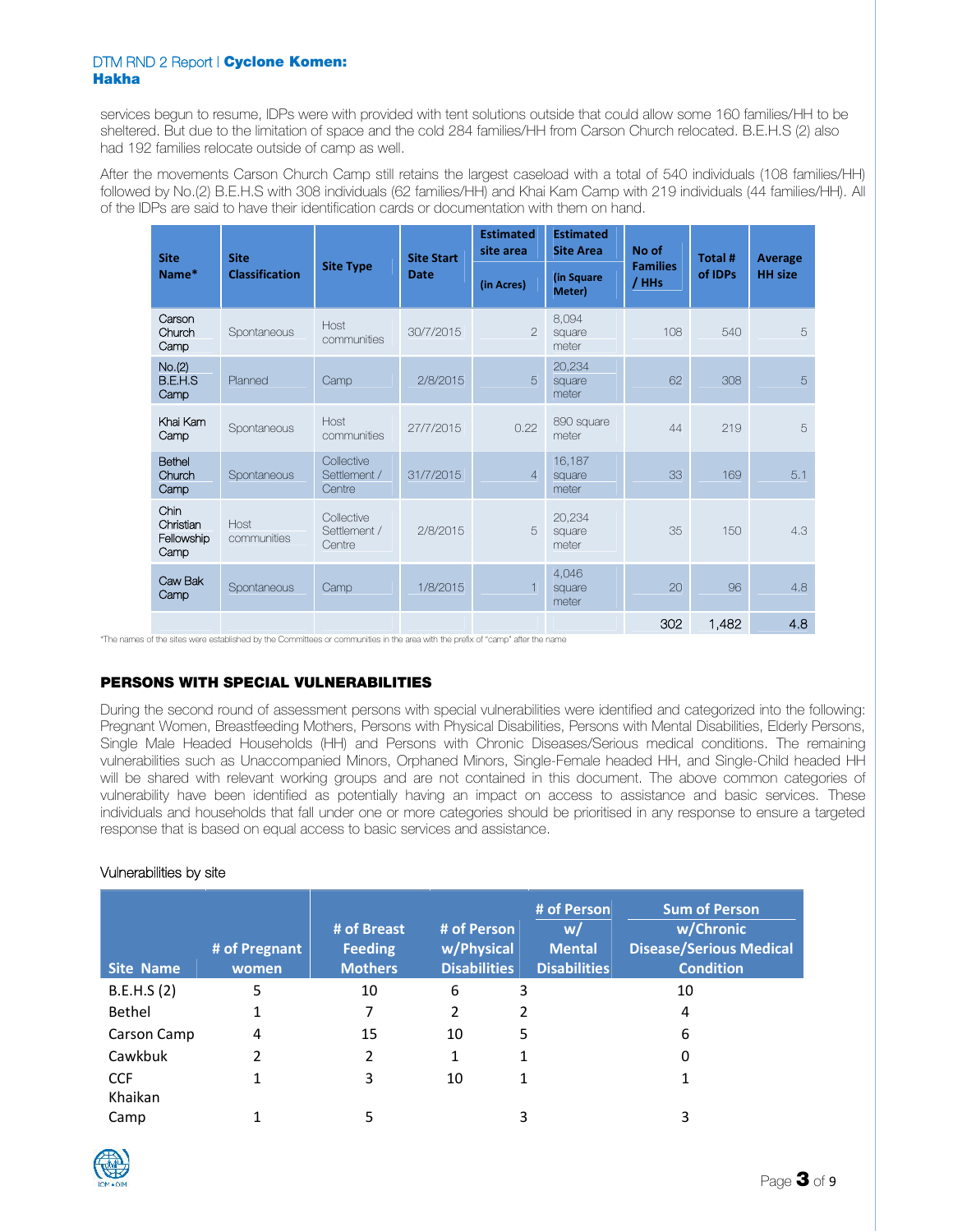| <b>Cotal</b><br>Grandi<br>υιαι<br>____ | - | - - | __ | __ |  |
|----------------------------------------|---|-----|----|----|--|
|                                        |   |     |    |    |  |

## **SITE MANAGEMENT, SHELTERING SOLUTIONS AND MOBILITY**

All of sites assessed had some form of Site Management Committees (SMC) in place with all of these having some member from the community as part of it. SMCs that were present at sites managed by faith based organizations were observed to maintain the following structure in their administrative chain as follows: Chairperson, Secretary, and Treasurer with the remaining members being from the displaced communities. The following sub committees were also observed to be formed and functioning: Food Supply Committee, Relief Committee, Information & Documentary Recording Committee, Receptionist Committee, Medical Care Committee, and Water Supply Committee. The identified committee members still have not had received any formal training or had clear terms of reference while managing these sites. On 30 September 2015, IOM CCCM Staff arranged and conducted a two day training on CCCM, Camp Management and Coordination and Information Management. A total of 45 participants (Male 29, Female 16) comprised from Hakha Rescue Committee (HRC) and members from the camps involved in day to day management of the sites were included.

Many of the sites were observed to be congested and majority of the families did not have their own private space with many sharing living space with others at the sites, this potentially could be a protection concern as the duration of the displacement may continue. Improvements were observed in the % of HH with access to safe cooking facilities as in this round 4 sites which previously had a little number with access or none to now having improved access. Also All sites now indicated having mosquito nets as previously all sites had none.

| <b>Site Name</b>                                         | <b>Bethel</b><br>Khai Kam<br>No.(2) B.E.H.S<br>Church<br>Camp<br>Camp<br>Camp |                              | Carson Church<br>Camp                                         | Caw Bak Camp              | Chin Christian Fellowship<br>Camp   |                         |
|----------------------------------------------------------|-------------------------------------------------------------------------------|------------------------------|---------------------------------------------------------------|---------------------------|-------------------------------------|-------------------------|
| Most common<br>type of shelter                           | Community<br>Compou<br>Centre / Hall<br>nd                                    |                              | School Structure<br>Community Centre<br>and Tents<br>$/$ Hall |                           | Tent and Community<br>Centre / Hall | Community Centre / Hall |
| % HH living<br>outside<br>(no shelter)                   | None<br>None                                                                  |                              | None (Previously<br>some 603 IDPs<br>were with no<br>shelter) | None                      | None                                | None                    |
| % of HH living<br>in Tents                               | None                                                                          | None                         | $<$ 25%                                                       | None                      | <75%                                | None                    |
| % of HH living<br>in.<br>makeshift/self-<br>made shelter | None<br>None                                                                  |                              | None                                                          | None                      | None                                | None                    |
| % of HH living<br>indoors (Solid<br>Walls)               | >75%                                                                          | >75%                         | < 25%                                                         | >75%                      |                                     | >75%                    |
| % of HH have<br>access to<br>electricity                 | >75%                                                                          | >75%                         | >75%                                                          | >75%                      | $<$ 25%                             | >75%                    |
| % of HH have<br>access to safe<br>cooking<br>facilities  | < 50%<br>$<$ 25%<br>(Previousl<br>(Previously<br>None)<br>y None)             |                              | >75%<br>None                                                  |                           | >75% (Previously<br><75%            | >75% (Previously None)  |
| % of HH have<br>private living<br>area                   | None                                                                          | None                         | None                                                          | None                      | None                                | <b>None</b>             |
| % of HH have<br>mosquito nets                            | >75%<br>(Previousl<br>y None)                                                 | >75%<br>(Previously<br>None) | >75% (Previously<br>None)                                     | >75% (Previously<br>None) | >75% (Previously<br>None)           | >75% (Previously None)  |

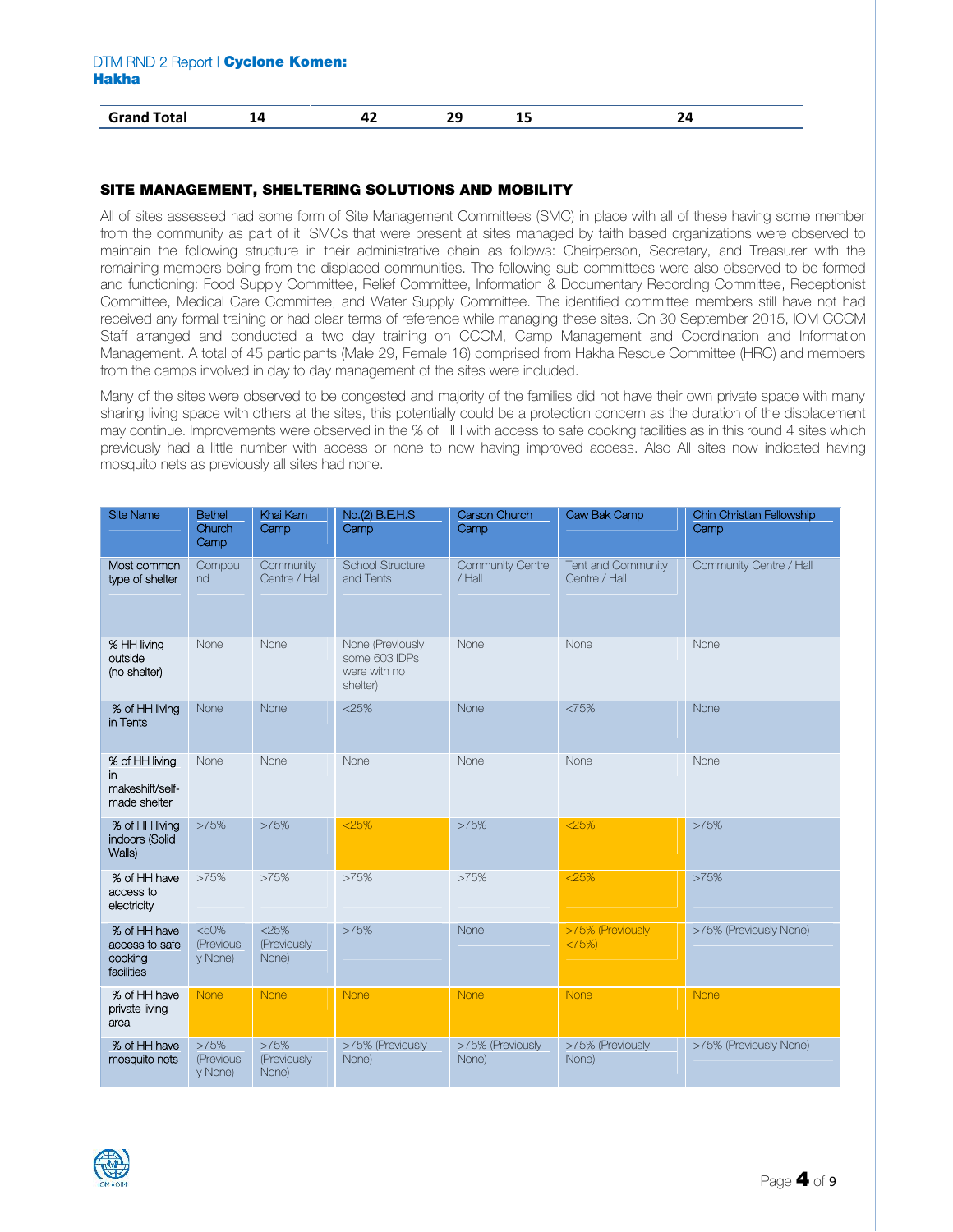# **Places of Origin**

|                                   |                        | Date of                               | Date of arrival       | Place of origin                    | Place of origin of                       |
|-----------------------------------|------------------------|---------------------------------------|-----------------------|------------------------------------|------------------------------------------|
| <b>Site Name</b>                  | <b>Site Start Date</b> | arrival of first<br><b>IDP</b> groups | of Last IDP<br>groups | of the largest<br><b>IDP Group</b> | the 2 <sup>nd</sup> largest IDP<br>Group |
| Khai Kam Camp                     | 27/7/2015              | 29/7/2015                             | <b>None</b>           | Zay Thit Ward                      | None                                     |
| Carson Church Camp                | 30/7/2015              | 30/7/2015                             | None                  | Myo Houng<br>Quarter               | Khuabe village                           |
| Bethel Church Camp                | 31/7/2015              | 31/7/2015                             | 3/8/2015              | Zay Houng<br>Ward                  | Myo Houng Quarter                        |
| Caw Bak Camp                      | 1/8/2015               | 1/8/2015                              | None                  | Caw Bak<br>Quarter                 | None                                     |
| Chin Christian<br>Fellowship Camp | 2/8/2015               | 2/8/2015                              | 2/8/2015              | Zay Houng<br>Ward<br>/ Kwat Thit   | None                                     |
| No.(2) B.E.H.S Camp               | 2/8/2015               | 2/8/2015                              | 3/8/2015              | Myo Houng<br>Quarter               | Khuabe village                           |

## **Site Duration**

| <b>Site Name</b>                  | <b>Ownership of Land</b><br>of site | Area of intended<br>return for the IDP<br>group | <b>Intended Area of</b><br>return - Village<br><b>Tract</b> | Intended Area of return -<br><b>Village</b>         |
|-----------------------------------|-------------------------------------|-------------------------------------------------|-------------------------------------------------------------|-----------------------------------------------------|
|                                   |                                     |                                                 |                                                             |                                                     |
| <b>Bethel Church Camp</b>         | Private Building                    | Nearest Village                                 |                                                             | Myo Thit Ward                                       |
| Caw Bak Camp                      | Private Building                    | Place of Origin                                 |                                                             | Caw Bak Ward                                        |
| Chin Christian<br>Fellowship Camp | Private Building                    | Place of Origin                                 | Zay Houng                                                   | Kwet Thit                                           |
| Carson Church Camp                | Private Building                    | Nearest Village                                 | Lunh Phgun Taung                                            | Lunh Phgun Taung                                    |
| Khai Kam Camp                     | Public/Government                   | None identified, Stay<br>here for now           |                                                             | Zay Thit Ward                                       |
| No.(2) B.E.H.S Camp               | Public/Government                   | Nearest Village                                 |                                                             | Falam-ThangthaLang Car<br>road (Lung Phun Mountain) |

# **Security**

No major security incidents or Gender Based Violence incidents were reported. A few minor incidents stemming from alcohol abuse were reported. Only 3 sites (B.E.H.S No. (2), Chin Christian Fellowship Camp, and Khai Kam Camp had some form of lighting in majority of their communal areas. Most respondents did not believe that the available lighting was adequate but many did feel safe as they felt that the IDPs all got along together and the relationship with their host communities was also strong therefore many did not fear for their children safety, women also felt relatively safe at the sites.

| <b>Site Name</b>               | <b>Security is provided</b><br>on-site | Who provides the main security in<br>the site | <b>Reporting referral</b><br>mechanism |
|--------------------------------|----------------------------------------|-----------------------------------------------|----------------------------------------|
| Bethel Church Camp             |                                        | Police (previously without Police)            | Some form not very clear to<br>all     |
| Khai Kam Camp                  |                                        | Police                                        | Some form not very clear to<br>all     |
| No.(2) B.E.H.S Camp            |                                        | Self-Organized                                | Some form not very clear to<br>all     |
| Carson Church Camp             |                                        | Community Leaders, Self-Organized             | Some form not very clear to<br>all     |
| Caw Bak Camp                   | Y (Previously none)                    | Self-Organized                                | Some form not very clear to<br>all     |
| Chin Christian Fellowship Camp |                                        | Police                                        | Some form not very clear to<br>all     |

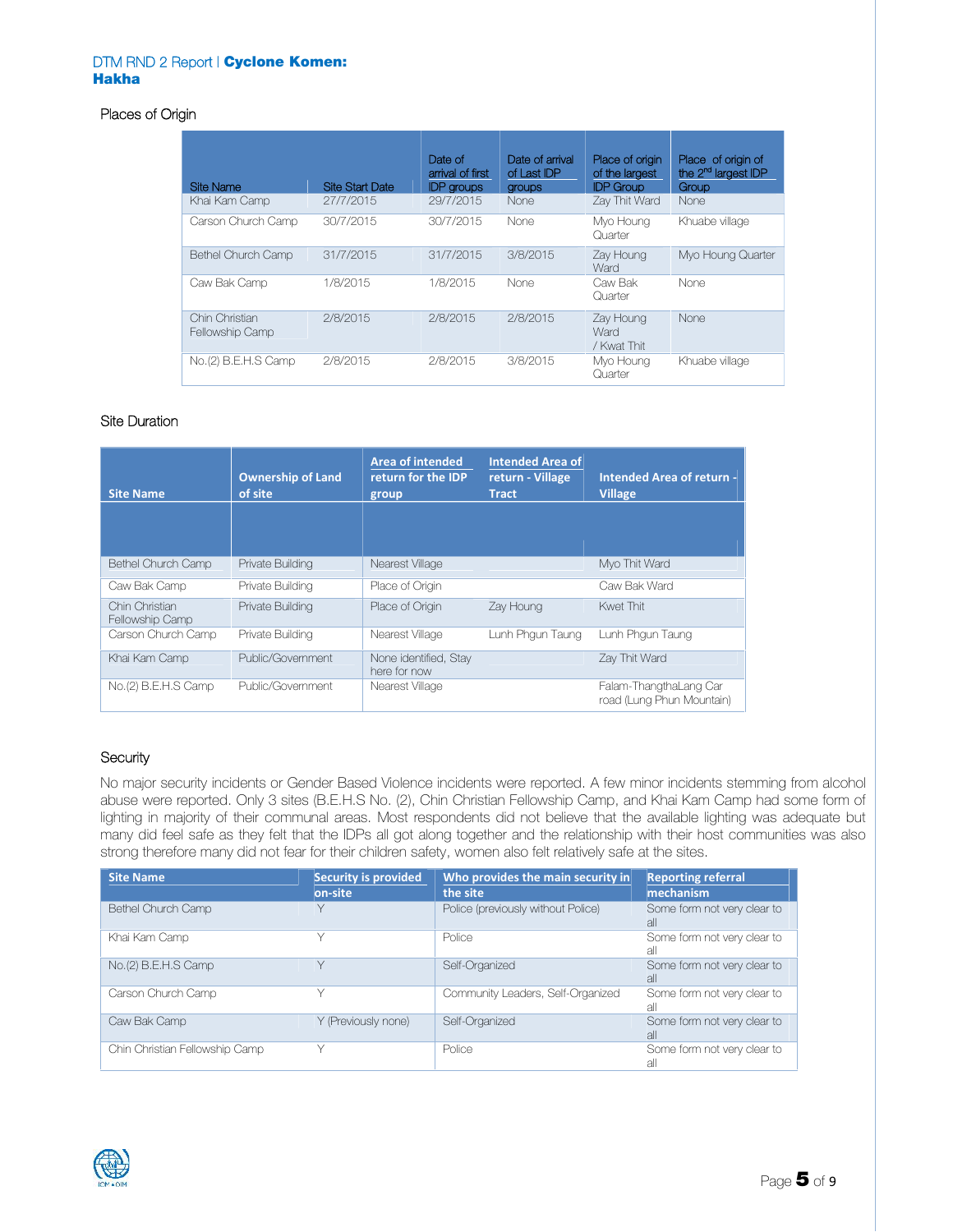# **WATER SANITATION AND HYGIENE (WASH)**

Lack of drinking water had been raised as a major issue concern for the IDPs as the frequency of support has dwindled and many have to resort to boiling water from available sources to use as drinking water.

| <b>Site Name</b>               | Avg amount of water<br>available/day/person |
|--------------------------------|---------------------------------------------|
| <b>Bethel Church Camp</b>      | $< 5$ Itr (Previously $>15$ Itr)            |
| Chin Christian Fellowship Camp | $>15$ ltr                                   |
| Caw Bak Camp                   | $< 5$ ltr                                   |
| Khai Kam Camp                  | $>15$ ltr                                   |
| No.(2) B.E.H.S Camp            | $5-10$ ltr                                  |
| Carson Church Camp             | $10-15$ ltr                                 |

| Average quantity of water available per person daily |  |
|------------------------------------------------------|--|
|                                                      |  |
|                                                      |  |

| <b>Site Name</b>                  | Location of site's main<br>water source(walking<br>,one-way) | <b>Water points (hand-</b><br>pumps, piped), How<br>operational are they? | Main non-drinking water source<br>Available |
|-----------------------------------|--------------------------------------------------------------|---------------------------------------------------------------------------|---------------------------------------------|
| <b>Bethel Church Camp</b>         | On-site (<20 minutes)                                        | Not fully operational but<br>useable                                      | <b>Piped Water Supply</b>                   |
| Caw Bak Camp                      | On-site (<20 minutes)                                        | <b>Fully Operational</b>                                                  | <b>Piped Water Supply</b>                   |
| Khai Kam Camp                     | Off-site (<20 minutes)                                       | Not fully operational but<br>useable                                      | <b>Piped Water Supply</b>                   |
| No.(2) B.E.H.S Camp               | On-site (<20 minutes)                                        | <b>Fully Operational</b>                                                  | Piped Water Supply                          |
| Chin Christian Fellowship<br>Camp | On-site (<20 minutes)                                        | Not fully operational but<br>useable                                      | <b>Piped Water Supply</b>                   |
| Carson Church Camp                | On-site (<20 minutes)                                        | Not fully operational but<br>useable                                      | <b>Piped Water Supply</b>                   |

All six sites indicated having had awareness campaign on hygiene promotion conducted on site. All sites had hand-washing stations with varying instances of having filled with water and soap close by the toilets. At four of the sites (Bethel, Carson Church, Caw Bak Camp, Chin Christian Fellowship) reported some evidence of open defecation.

All sites had garbage disposal systems in place with the majority of the sites using garbage pits as their main method for disposal.

## **Bathing/Latrine facility conditions per site**

| Site Name                               | No. of<br>functioning<br>toilets on-site          | Condition of<br>most of the<br>latrines | Availability<br><sub>of</sub><br>separate<br>male and<br>female<br>toilets | Availability of<br>separate<br>bathing areas | Toilets/bathroom<br>have locks inside | Total #<br>of IDPs | # of latrines<br>recommen<br>ded as per<br>Sphere<br>guidelines | <b>Additional latrines</b><br>needed to meet<br>recommended<br>Sphere guidelines |
|-----------------------------------------|---------------------------------------------------|-----------------------------------------|----------------------------------------------------------------------------|----------------------------------------------|---------------------------------------|--------------------|-----------------------------------------------------------------|----------------------------------------------------------------------------------|
| Caw Bak<br>Camp                         | 8<br>(3 more<br>increased<br>this DTM<br>Round 2) | Good<br>(Hygienic)                      | Y                                                                          | $\vee$                                       | $\vee$                                | 96                 | 5                                                               | None Needed                                                                      |
| Chin<br>Christian<br>Fellowship<br>Camp | 18                                                | Not so good<br>(Not<br>Hygienic)        | $\vee$                                                                     | $\vee$                                       | $\vee$                                | 150                | 8                                                               | None Needed                                                                      |

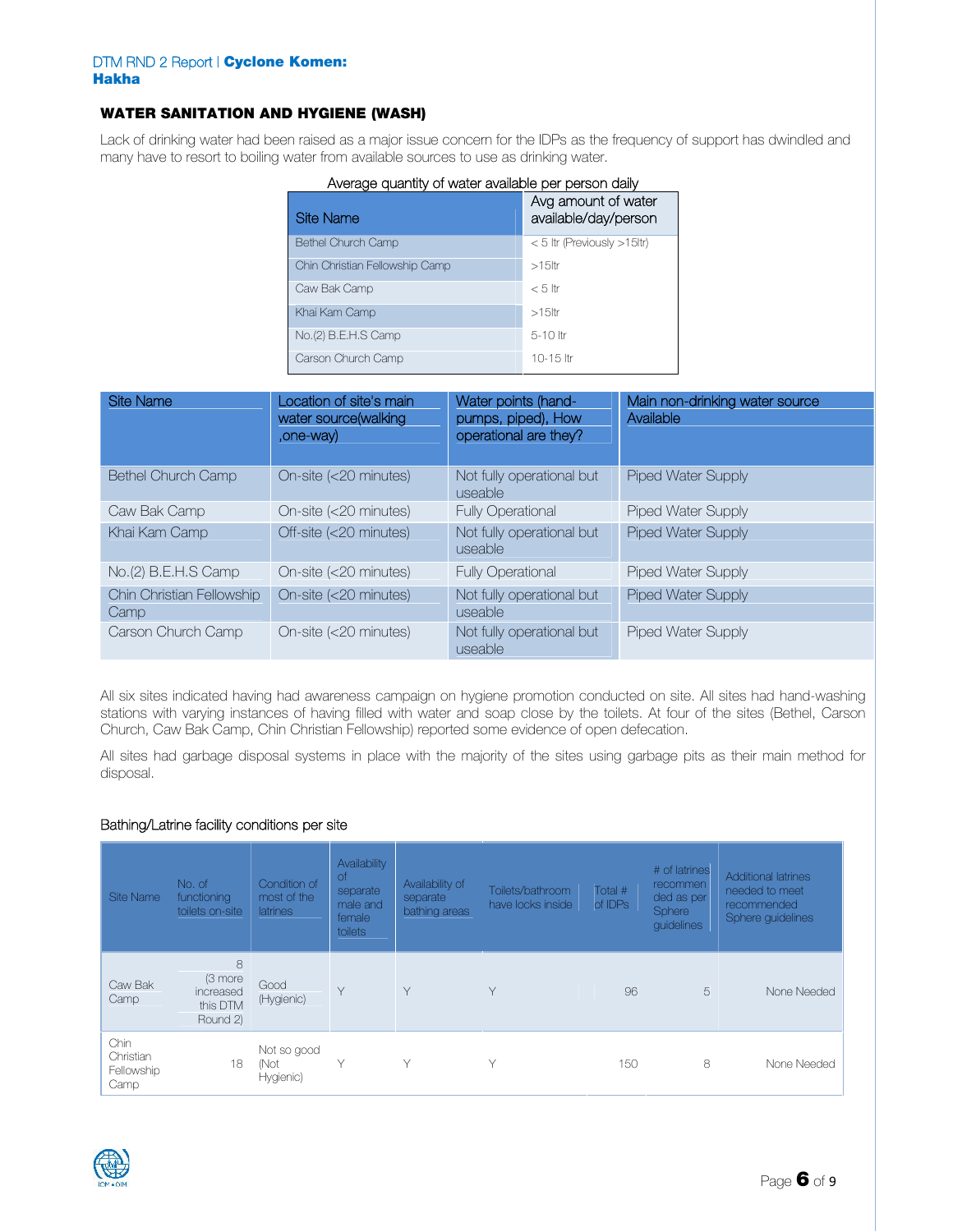| Carson<br>Church<br>Camp         | $\overline{4}$                       | Good<br>(Hygienic)               | $\vee$       | Y (Previously<br>none) | $\mathbb N$ | 540 | 27 | 23            |
|----------------------------------|--------------------------------------|----------------------------------|--------------|------------------------|-------------|-----|----|---------------|
| No.(2)<br><b>B.E.H.S</b><br>Camp | 5 Further<br>clarification<br>needed | Not so good<br>(Not<br>Hygienic) |              |                        | $\vee$      | 308 | 15 |               |
| Khai Kam<br>Camp                 | $\overline{4}$                       | Not so good<br>(Not<br>Hygienic) | $\vee$       | N                      | N/A         | 219 | 11 | $\rightarrow$ |
| Bethel<br>Church<br>Camp         | 6                                    | Good<br>(Hygienic)               | $\checkmark$ | $\checkmark$           | $\mathbb N$ | 169 | 8  | $\cap$        |

# **HEALTH**

All sites had access to medical services provided by the local Township Medical Office. The following three common illnesses were reported as follows per site.

| Site Name<br><b>Bethel Church</b><br>Camp | Most common<br>health issue<br>Common Cold<br>(Cough) | 2nd Most<br>common<br>Malaria | 3rd Most<br>common<br>Diarrhea | Regular<br>access to<br>medicine<br>Υ | Access to<br>health facility<br>Υ | Location of Health<br>facilities/services<br>on-site<3km | Main provider of<br>health<br>facilities/services<br>Government |
|-------------------------------------------|-------------------------------------------------------|-------------------------------|--------------------------------|---------------------------------------|-----------------------------------|----------------------------------------------------------|-----------------------------------------------------------------|
| Caw Bak Camp                              | Diarrhea                                              | Common Cold<br>(Cough)        | Measles                        | Y                                     | Υ                                 | on-site<3km                                              | Government                                                      |
| Khai Kam Camp                             | Respiratory tract<br>infection                        | Diarrhea                      |                                | $\vee$                                | Y                                 | on-site<3km                                              | Government                                                      |
| No.(2) B.E.H.S<br>Camp                    | Diarrhea                                              | Common Cold<br>(Fever)        | Common<br>Cold<br>(Cough)      | Y                                     | Υ                                 | on-site<3km                                              | Government                                                      |
| Chin Christian<br>Fellowship Camp         | Common Cold                                           | Diarrhea                      |                                | $\vee$                                | Y                                 | on-site<3km                                              | Government                                                      |
| Carson Church<br>Camp                     | Common Cold<br>(Cough)                                | Malaria                       | Diarrhea                       | Υ                                     | Y (Off-site)                      | off-site>3km                                             | Government                                                      |

All six sites have reported more than 75% of the IDPs had mosquito nets as previously this was not the case.

# **FOOD**

IDPs at the sites receive food support from local Government Authorities, Local NGOs, CBOs, and Faith based organizations. However this time around 67% (4 out of 6 Sites) of the camps are unable to provide food distributions on a regular schedule. Previously 83% (5 out of 6 Sites) were able to regularly provide food assistance to the IDPs. However as the duration of displacement gets prolonged, provision of regular assistance programs for the vulnerable groups have become challenged as resources get stretched. Although the IDPs at the sites do have access to markets, many however do not have income and they have to prioritise on what they purchase.

|                                   |                            | Is there access                    |                                |                                          |
|-----------------------------------|----------------------------|------------------------------------|--------------------------------|------------------------------------------|
| Site Name                         | Is there access<br>to food | to a market near<br>from the site? | Frequency of food distribution | Most common source for obtaining<br>food |
| Bethel Church Camp                | Yes, on site               | ٧                                  | Once Week                      | <b>Distribution</b>                      |
| Caw Bak Camp                      | Yes, on site               | Υ                                  | Once a month                   | <b>Distribution</b>                      |
| Khai Kam Camp                     | Yes, on site               | Υ                                  | Irregular                      | <b>Distribution</b>                      |
| No.(2) B.E.H.S Camp               | Yes, on site               | Υ                                  | Irregular                      | <b>Distribution</b>                      |
| Chin Christian<br>Fellowship Camp | Yes, on site               | Υ                                  | Irregular                      | <b>Distribution</b>                      |
| Carson Church<br>Camp             | Yes, on site               | Υ                                  | Irregular                      | <b>Distribution</b>                      |

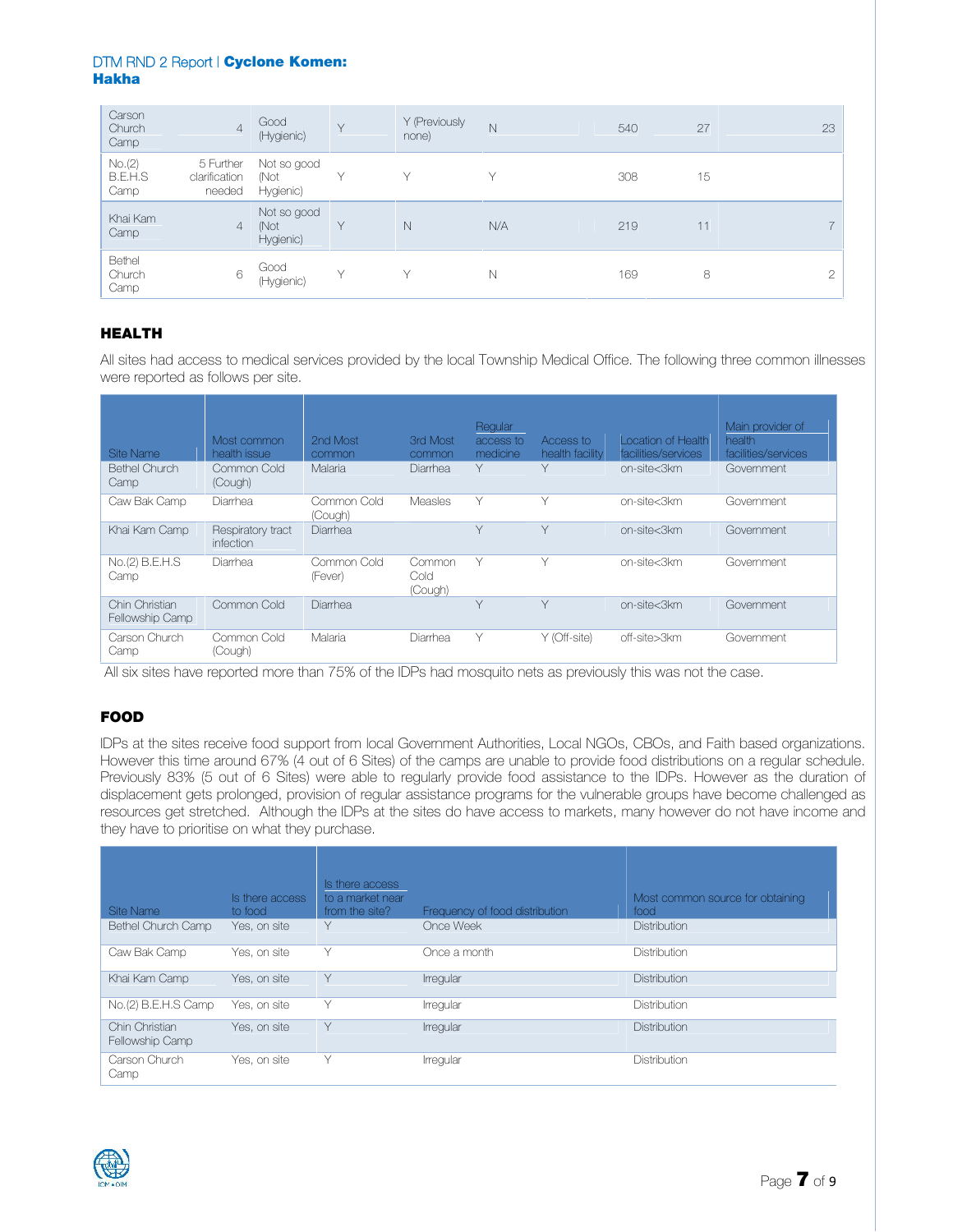# **IMMEDIATE NEEDS**

Generally speaking, winterization was a major immediate concern among IDP households as also evidenced by the large movement of IDPs relocating outside of camps to go live with relatives to renting outside. Many were requesting for blankets, heating stoves, winter clothing, and some requesting some form of carpeting for their floors. IDPs currently living in communal finished buildings – such as religious buildings, schools buildings- have access to better insulated shelter; however they do not have access to personal assets. IDPs living in the tents and longhouses are extremely vulnerable due to extremely poor insulation and direct exposure to weather conditions.

| The most needed top three NFIs as requested by the IDPs per site |  |
|------------------------------------------------------------------|--|
|------------------------------------------------------------------|--|

| <b>Site Name</b>               | <b>Most needed NFI</b>            | 2nd Most needed NFI           | <b>3rd Most Needed NFI</b>     |
|--------------------------------|-----------------------------------|-------------------------------|--------------------------------|
| <b>Bethel Church Camp</b>      | <b>Blankets</b>                   | Kitchen Sets                  |                                |
| Khai Kam Camp                  | <b>Kitchen Sets</b>               | <b>Blankets</b>               | Heating Stove (for warmth)     |
| No.(2) B.E.H.S Camp            | <b>Blankets</b>                   | Kitchen Sets                  | <b>Warm Flooring (Carpets)</b> |
| Carson Church Camp             | <b>Blankets</b>                   | Heating Stove (for<br>warmth) | Water/ Agriculture Tools       |
| Caw Bak Camp                   | <b>Buckets</b>                    | <b>Blankets</b>               |                                |
| Chin Christian Fellowship Camp | <b>Warm Flooring</b><br>(Carpets) | Kitchen Sets                  | <b>Blankets</b>                |

## **LONGER TERM NEEDS**

Building material to repair their homes is still commonly reported as long-term priorities even though these items may not have been part of their top immediate needs. Livelihoods are a major area of concern for many in the displacement sites as well as for those on the list for relocations. During the collection of data for this round it was indicated that around 32 families coming from Carson Church Camp were to be relocated in the new relocation site in Hakha (Mile 4 site) which many voiced their opinion that there are major gaps in basic infrastructure such as water supply, latrines, drainage and road conditions for going in and out of the place. Many also indicated that the locations of these sites would be far from areas where they could have livelihoods.

#### **Livelihoods**

The breakdown of their source of income is as follows: According to the IDPs the majority of them rely on agriculture of crops and vegetables ( 60%), Livestock and animal products (25%), Daily Workers (20%), with Traditional weaving, Dress making, Hairstylist and NGOs making the rest.

Currently many are resorting to tailoring and collecting firewood and selling as a coping mechanism to provide some income during this time of displacement.

The general consensus of all those in camp sites was the need to quickly restart their livelihoods and ensure a sustained source of income for them to be able to recover from this disaster and for their transition to life outside of camp setting. The lack of livelihoods opportunities perceived by those inside camps results in untapped potential being wasted, and exacerbates the already high level of idleness, particularly among youth. There is also a lack of livelihoods training which is also detrimental to successful prospects in re-integration upon return.

## **OBSERVED GAPS**

- Many of the basic provision of services such as drinking water and food distributions have started to show issues of being strained as the demands of the prolonged displacement is affecting those whom had been providing the service previously as their resources.
- Winterization for the coming winter is still a large need/gap.
- Poor site planning is still an issue at some camps.